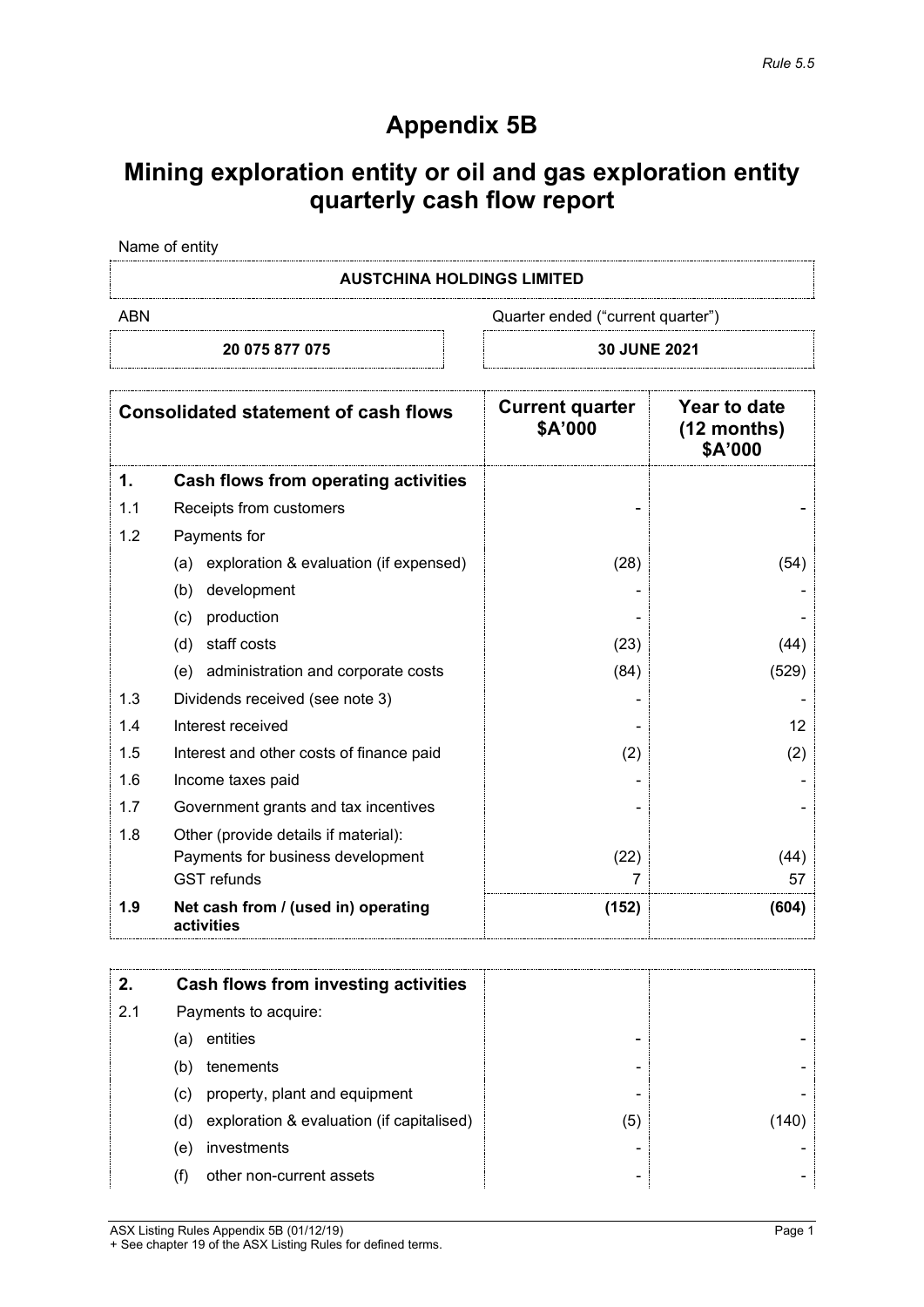| <b>Consolidated statement of cash flows</b> |                                                       | <b>Current quarter</b><br>\$A'000 | Year to date<br>$(12$ months)<br>\$A'000 |
|---------------------------------------------|-------------------------------------------------------|-----------------------------------|------------------------------------------|
| 2.2                                         | Proceeds from the disposal of:                        |                                   |                                          |
|                                             | entities<br>(a)                                       |                                   |                                          |
|                                             | (b)<br>tenements (Security Deposits)                  |                                   |                                          |
|                                             | (c)<br>property, plant and equipment                  |                                   |                                          |
|                                             | (d)<br>investments                                    |                                   |                                          |
|                                             | other non-current assets (Convertible<br>(e)<br>Note) | 110                               | 500                                      |
| 2.3                                         | Cash flows from loans to other entities               |                                   |                                          |
| 2.4                                         | Dividends received (see note 3)                       |                                   |                                          |
| 2.5                                         | Other (provide details if material)                   |                                   |                                          |
| 2.6                                         | Net cash from / (used in) investing<br>activities     | 105                               | 360                                      |

| 3.   | Cash flows from financing activities                                                       |  |
|------|--------------------------------------------------------------------------------------------|--|
| 3.1  | Proceeds from issues of equity securities<br>(excluding convertible debt securities)       |  |
| 3.2  | Proceeds from issue of convertible debt<br>securities                                      |  |
| 3.3  | Proceeds from exercise of options                                                          |  |
| 3.4  | Transaction costs related to issues of equity<br>securities or convertible debt securities |  |
| 3.5  | Proceeds from borrowings                                                                   |  |
| 3.6  | Repayment of borrowings                                                                    |  |
| 3.7  | Transaction costs related to loans and<br>borrowings                                       |  |
| 3.8  | Dividends paid                                                                             |  |
| 3.9  | Other (provide details if material)                                                        |  |
| 3.10 | Net cash from / (used in) financing<br>activities                                          |  |

|     | Net increase / (decrease) in cash and<br>cash equivalents for the period |       |     |
|-----|--------------------------------------------------------------------------|-------|-----|
| 4.1 | Cash and cash equivalents at beginning of<br>period                      | 438   | 635 |
| 4.2 | Net cash from / (used in) operating<br>activities (item 1.9 above)       | (152) |     |
| 4.3 | Net cash from / (used in) investing activities<br>(item 2.6 above)       | 105   |     |
| 4.4 | Net cash from / (used in) financing activities<br>item 3.10 above)       |       |     |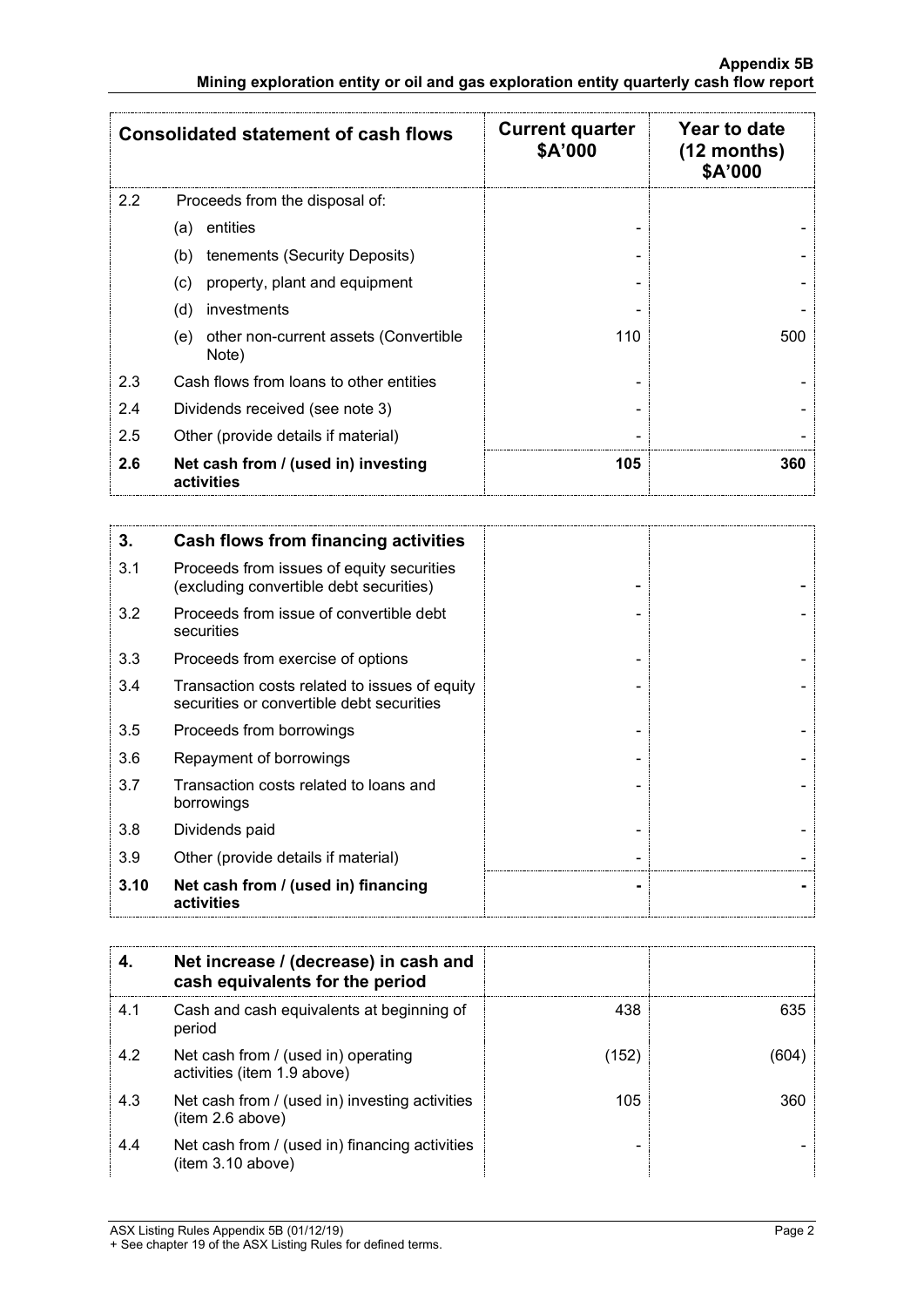| <b>Consolidated statement of cash flows</b> |                                                      | <b>Current quarter</b><br>\$A'000 | Year to date<br>$(12$ months)<br>\$A'000 |
|---------------------------------------------|------------------------------------------------------|-----------------------------------|------------------------------------------|
| 4.5                                         | Effect of movement in exchange rates on<br>cash held |                                   |                                          |
| 4.6                                         | Cash and cash equivalents at end of<br>period        | 391                               |                                          |

| 5   | Reconciliation of cash and cash<br>equivalents<br>at the end of the quarter (as shown in the<br>consolidated statement of cash flows) to the<br>related items in the accounts | <b>Current quarter</b><br>\$A'000 | <b>Previous quarter</b><br>\$A'000 |
|-----|-------------------------------------------------------------------------------------------------------------------------------------------------------------------------------|-----------------------------------|------------------------------------|
| 5.1 | <b>Bank balances</b>                                                                                                                                                          | 120                               | 137                                |
| 5.2 | Call deposits                                                                                                                                                                 | 271                               | 301                                |
| 5.3 | <b>Bank overdrafts</b>                                                                                                                                                        |                                   |                                    |
| 5.4 | Other (provide details)                                                                                                                                                       |                                   |                                    |
| 5.5 | Cash and cash equivalents at end of<br>quarter (should equal item 4.6 above)                                                                                                  | 391                               |                                    |

| 6. | Payments to related parties of the entity and their |
|----|-----------------------------------------------------|
|    | associates                                          |

| 6.1 | Aggregate amount of payments to related parties and their |
|-----|-----------------------------------------------------------|
|     | associates included in item 1                             |

| <b>Current quarter</b><br>\$A'000 |
|-----------------------------------|
| 19                                |
|                                   |

6.2 Aggregate amount of payments to related parties and their associates included in item 2

Note: if any amounts are shown in items 6.1 or 6.2, your quarterly activity report must include a description of, and an explanation for, such payments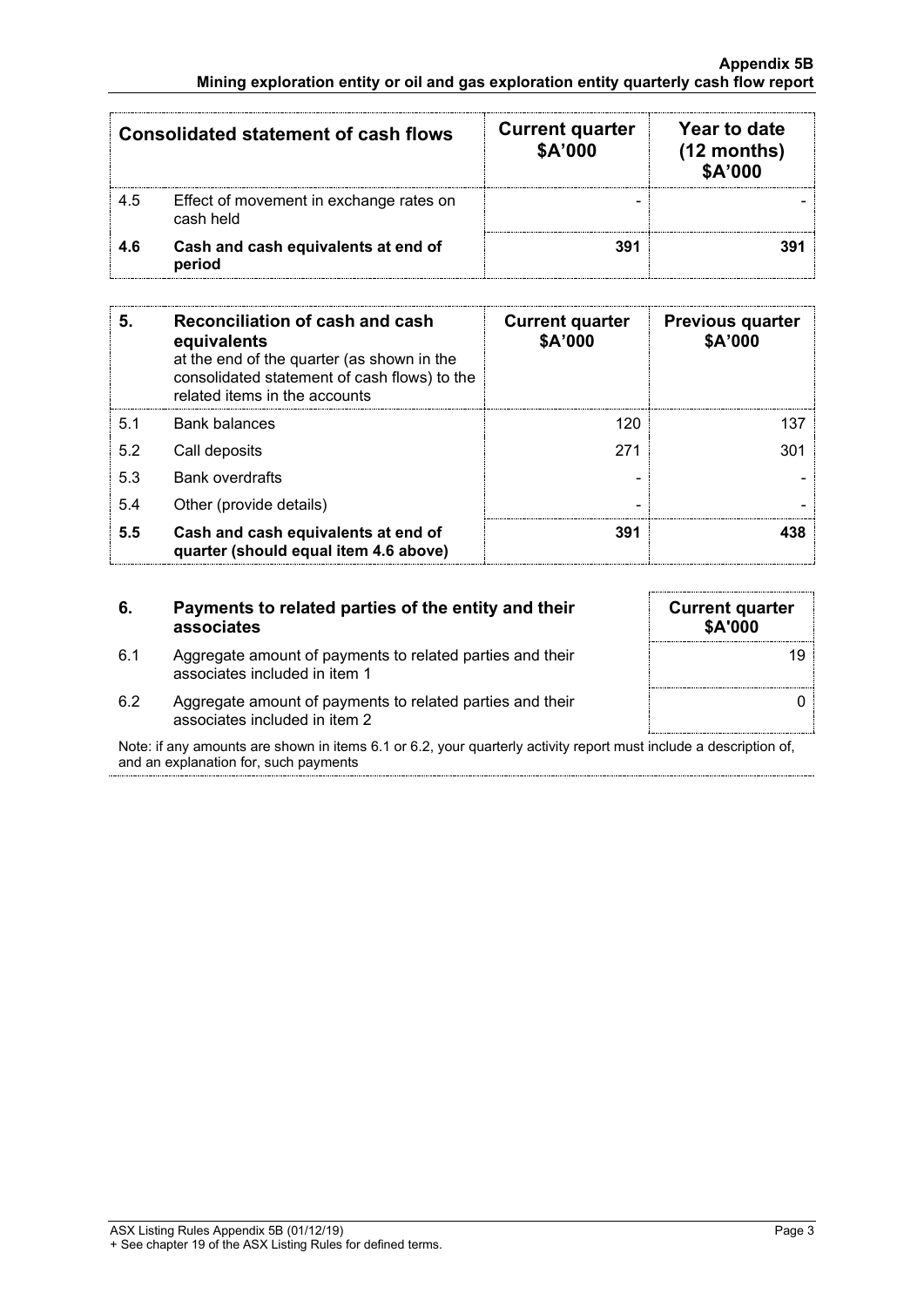- **7. Financing facilities** *Note: the term "facility' includes all forms of financing arrangements available to the entity. Add notes as necessary for an understanding of the sources of finance available to the entity.*
- 7.2 Credit standby arrangements
- 7.3 Other (please specify)
- 7.4 **Total financing facilities** -

|     | <b>Financing facilities</b><br>Note: the term "facility' includes all forms of financing<br>arrangements available to the entity.<br>Add notes as necessary for an understanding of the<br>sources of finance available to the entity. | <b>Total facility</b><br>amount at quarter<br>end<br>\$A'000 | Amount drawn at<br>quarter end<br>\$A'000 |
|-----|----------------------------------------------------------------------------------------------------------------------------------------------------------------------------------------------------------------------------------------|--------------------------------------------------------------|-------------------------------------------|
| 71  | Loan facilities                                                                                                                                                                                                                        |                                                              |                                           |
| 7.2 | Credit standby arrangements                                                                                                                                                                                                            |                                                              |                                           |
| 7.3 | Other (please specify)                                                                                                                                                                                                                 |                                                              |                                           |
| 7.4 | <b>Total financing facilities</b>                                                                                                                                                                                                      |                                                              |                                           |

#### 7.5 **Unused financing facilities available at quarter end** -

7.6 Include in the box below a description of each facility above, including the lender, interest rate, maturity date and whether it is secured or unsecured. If any additional financing facilities have been entered into or are proposed to be entered into after quarter end, include a note providing details of those facilities as well.

Not applicable

| 8.  | Estimated cash available for future operating activities                   | <b>SA'000</b> |
|-----|----------------------------------------------------------------------------|---------------|
| 8.1 | Net cash from / (used in) operating activities (Item 1.9)                  | 152           |
| 8.2 | Capitalised exploration & evaluation (Item 2.1(d))                         | (5)           |
| 8.3 | Total relevant outgoings (Item $8.1 +$ Item $8.2$ )                        | 157           |
| 8.4 | Cash and cash equivalents at quarter end (Item 4.6)                        | 391           |
| 8.5 | Unused finance facilities available at quarter end (Item 7.5)              |               |
| 8.6 | Total available funding (Item $8.4 +$ Item $8.5$ )                         | 391           |
| 87  | Estimated quarters of funding available (Item 8.6 divided by<br>Item $8.3$ | 2.5           |

- 8.8 If Item 8.7 is less than 2 quarters, please provide answers to the following questions:
	- 1. Does the entity expect that it will continue to have the current level of net operating cash flows for the time being and, if not, why not?

Answer:

2. Has the entity taken any steps, or does it propose to take any steps, to raise further cash to fund its operations and, if so, what are those steps and how likely does it believe that they will be successful?

### Answer:

3. Does the entity expect to be able to continue its operations and to meet its business objectives and, if so, on what basis?

Answer: